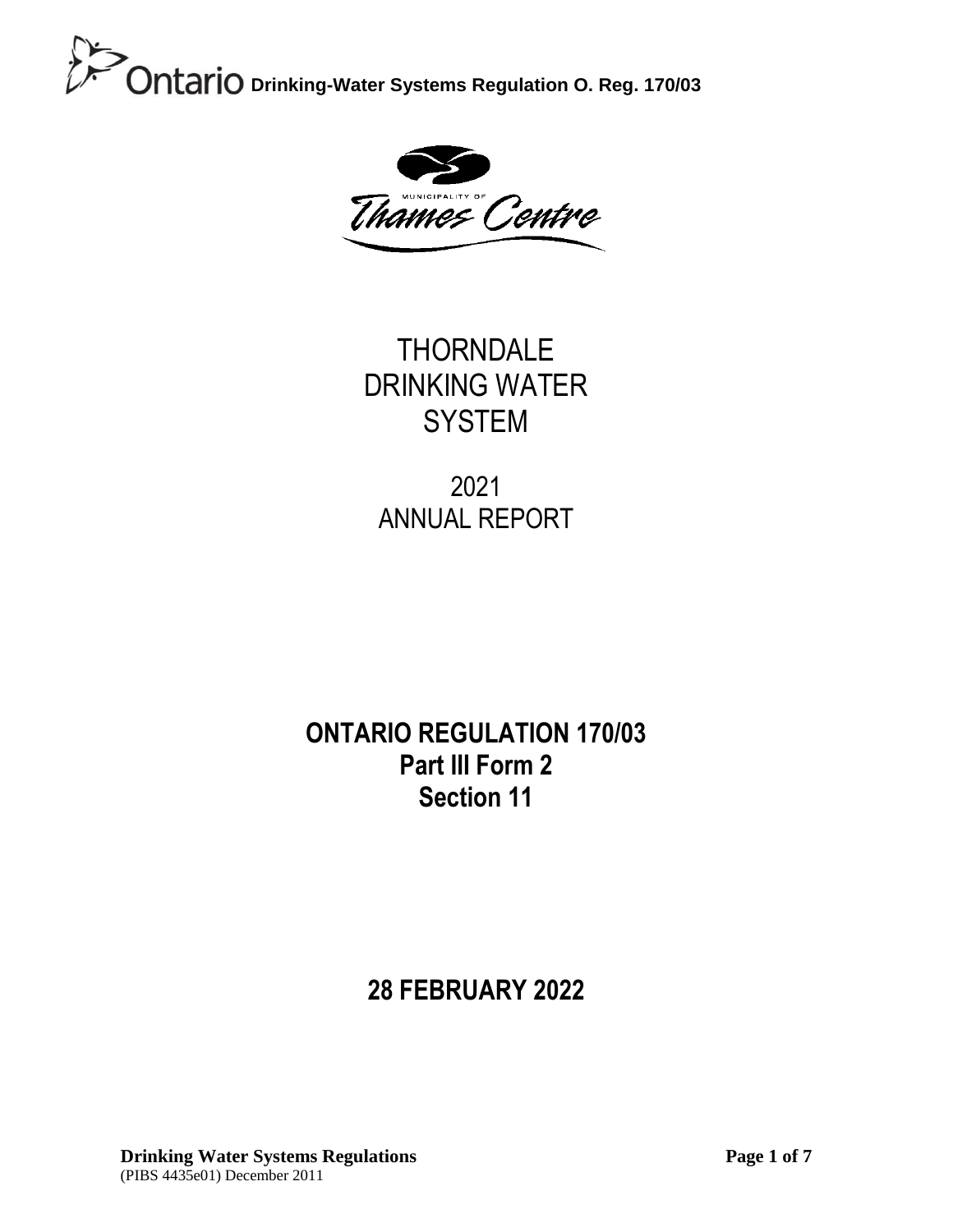#### **ANNUAL REPORT – THORNDALE DWS**

| <b>Drinking-Water System Number:</b>   | 220006115                              |
|----------------------------------------|----------------------------------------|
| <b>Drinking-Water System Name:</b>     | <b>Thorndale Drinking Water System</b> |
| Drinking-Water System Owner:           | <b>Municipality of Thames Centre</b>   |
| <b>Drinking-Water System Category:</b> | <b>Large Municipal Residential</b>     |
| Period being reported:                 | January 1, 2021 to December 31, 2021   |

*For Large Municipal Residential Water Systems*

**Does your Drinking-Water System serve more than 10,000 people?** Yes [ ] No [X]

**Is your annual report available to the public at no charge on a web site on the Internet?**  Yes [X] No [ ]

**Location where Summary Report required under O. Reg. 170/03 Schedule 22 will be available for inspection.** 

• Available by calling Thames Centre water department at (519) 268-7490 or on Thames Centre website at [www.thamescentre.on.ca](http://www.thamescentre.on.ca/) or at the municipal offices at 4305 Hamilton Road, Dorchester, ON NOL 1G3

#### **List all Drinking-Water Systems (if any), which receive all of their drinking water from your system:**

| <b>Drinking Water System Name</b> | <b>Drinking Water System Number</b> |
|-----------------------------------|-------------------------------------|
| None                              | N/A                                 |

**Indicate how you notified system users that your annual report is available, and is free of charge.** 

- [X] Public access/notice via the web
- [X] Public access/notice via Government Office
- [X] Public access/notice via Public Request
- [X] Public access/notice via a Public Library

#### **Describe your Drinking-Water System**

The Thorndale Drinking Water System consists of 2 (two) groundwater wells, a treatment system, reservoirs, and an elevated water tank. There are approximately 17.28 km of watermain supplying water throughout the Village of Thorndale.

Raw well water is chlorinated before it enters into a 31m3 contact chamber with concrete baffles to achieve the necessary contact time. Water flows from the contact chamber through a 52m3 by-pass chamber then to two separate reservoirs. A Miltonic level control system in the by-pass chamber monitors the liquid levels and controls the well pumps. The disinfection system and iron sequestering systems both include duty and stand-by chemical feed pumps and storage tanks located in a chemical room with secondary containment.

Two (2) vertical turbine pumps along with two (2) emergency stand-by pumps direct water from the water plant storage reservoirs to the 1,650m3 elevated water tank based on the liquid level condition within the elevated water storage tank.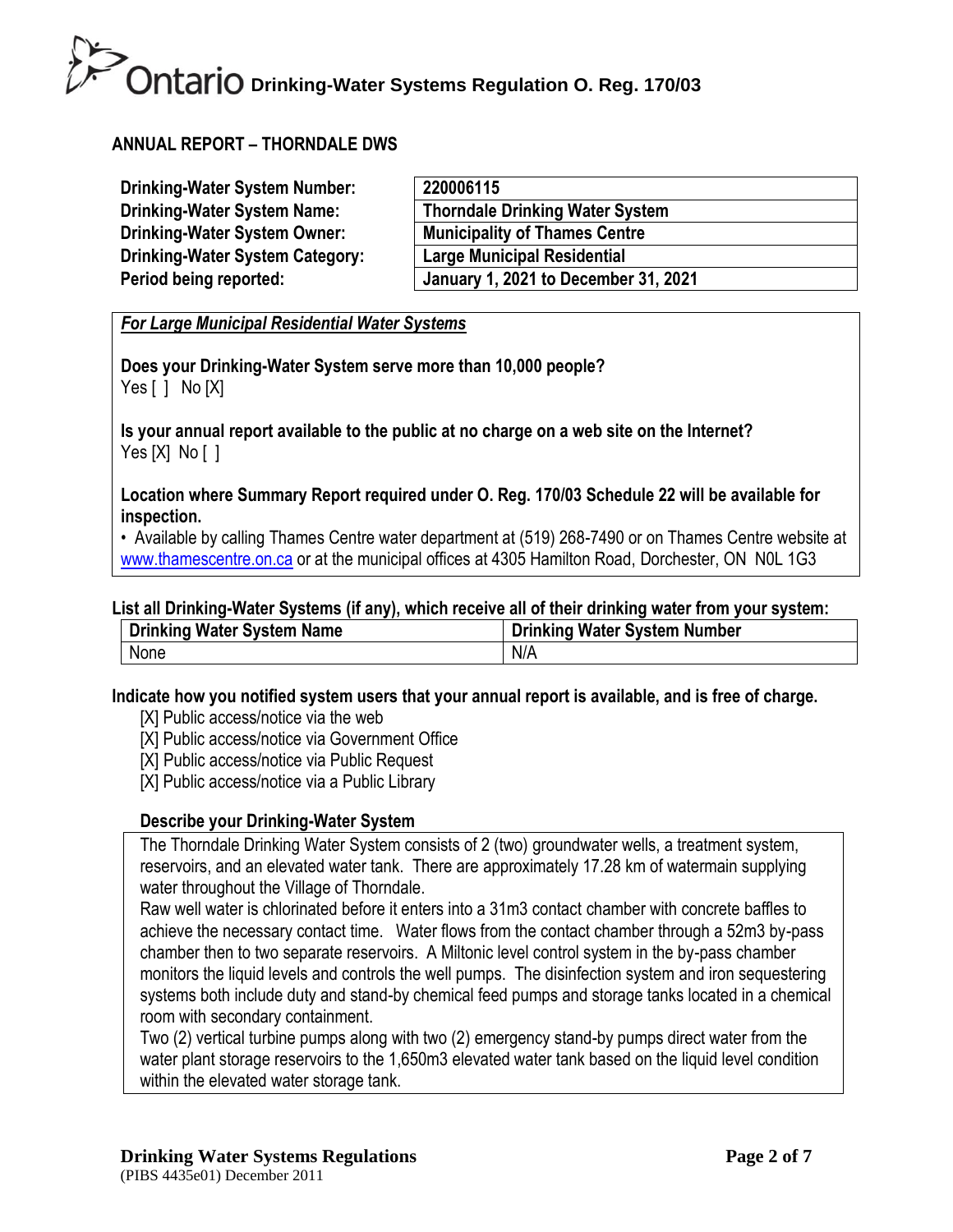#### **List all water treatment chemicals used over this reporting period**

- sodium hypochlorite
- sodium silicate

#### **Were any significant expenses incurred to?**

- [ ] Install required equipment
- [X] Repair required equipment
- [X] Replace required equipment

#### **Please provide a brief description and a breakdown of monetary expenses incurred**

- replace chlorine dosing pumps and upgrade to SCADA flow pacing  $= $9.524$
- replace/repair Thorndale WTF roof \$16,000

**Provide details on the notices submitted in accordance with subsection 18(1) of the Safe Drinking-Water Act or section 16-4 of Schedule 16 of O.Reg.170/03 and reported to Spills Action Centre** 

| <b>Incident Date</b>             | <b>Parameter</b> | <b>Result</b> | Unit of<br><b>Measure</b> | <b>Corrective Action</b> | <b>Corrective Action</b><br>Date |
|----------------------------------|------------------|---------------|---------------------------|--------------------------|----------------------------------|
| No incidences during this period |                  |               |                           |                          |                                  |

#### **Microbiological testing done under the Schedule 10, 11 or 12 of Regulation 170/03 during this reporting period.**

| <b>Sample</b><br><b>Source</b> | Number of<br><b>Samples</b> | Range of E.Coli<br><b>Results</b><br>$(min #)-(max #)$ | <b>Range of Total</b><br><b>Coliform Results</b><br>$(min #)-(max #)$ | <b>Number</b><br>of HPC<br><b>Samples</b> | Range of HPC<br><b>Results</b><br>$(min #)-(max #)$ |
|--------------------------------|-----------------------------|--------------------------------------------------------|-----------------------------------------------------------------------|-------------------------------------------|-----------------------------------------------------|
| <b>Raw Water</b>               | 104                         | $0 - 0$                                                | $0 - 2$                                                               | not required                              | not required                                        |
| <b>Treated Water</b>           | 54                          | $0 - 0$                                                | $0 - 0$                                                               | 52                                        | $<$ 10 - 240                                        |
| <b>Distribution Water</b>      | 147                         | $0 - 0$                                                | $0 - 0$                                                               | 43                                        | $< 10 - 10$                                         |

#### **Operational testing done under Schedule 7, 8 or 9 of Regulation 170/03 during the period covered by this Annual Report.**

| Sample Analysis / Sample Source                                                         | <b>Number of Grab</b><br><b>Samples</b> | <b>Range of Results</b><br>$(min #)-(max #)$ | <b>Average Level</b><br>recorded |
|-----------------------------------------------------------------------------------------|-----------------------------------------|----------------------------------------------|----------------------------------|
| Turbidity /<br>Storage Reservoirs - Treated Water (TW)                                  | 525,548                                 | $0.00 - 2.06$ ntu                            | 0.38 ntu                         |
| Chlorine (free) /<br>Storage Reservoirs - treated water (TW)                            | 525,548                                 | $0.00 - 2.00$<br>mg/L                        | 1.14 $mg/L$                      |
| Fluoride (If the DWS provides fluoridation)/<br>Storage Reservoirs - treated water (TW) | Fluoride is not added<br>to this system |                                              |                                  |
| Chlorine (free) /<br>- Distribution water (DW)                                          | 365                                     | $0.69 - 1.25$<br>mg/L                        | $1.01$ mg/L                      |

Turbidity levels recorded below 0.21 ntu and above 0.92 ntu were instantaneous results directly caused by composite analyzer failure or maintenance activities and are not indicative of actual water system levels. Chlorine levels recorded in the storage reservoirs below 0.68 mg/L or above 2.00 mg/L were instantaneous results directly caused by composite analyzer or chemical dosing pump maintenance activities and are not indicative of actual water system levels.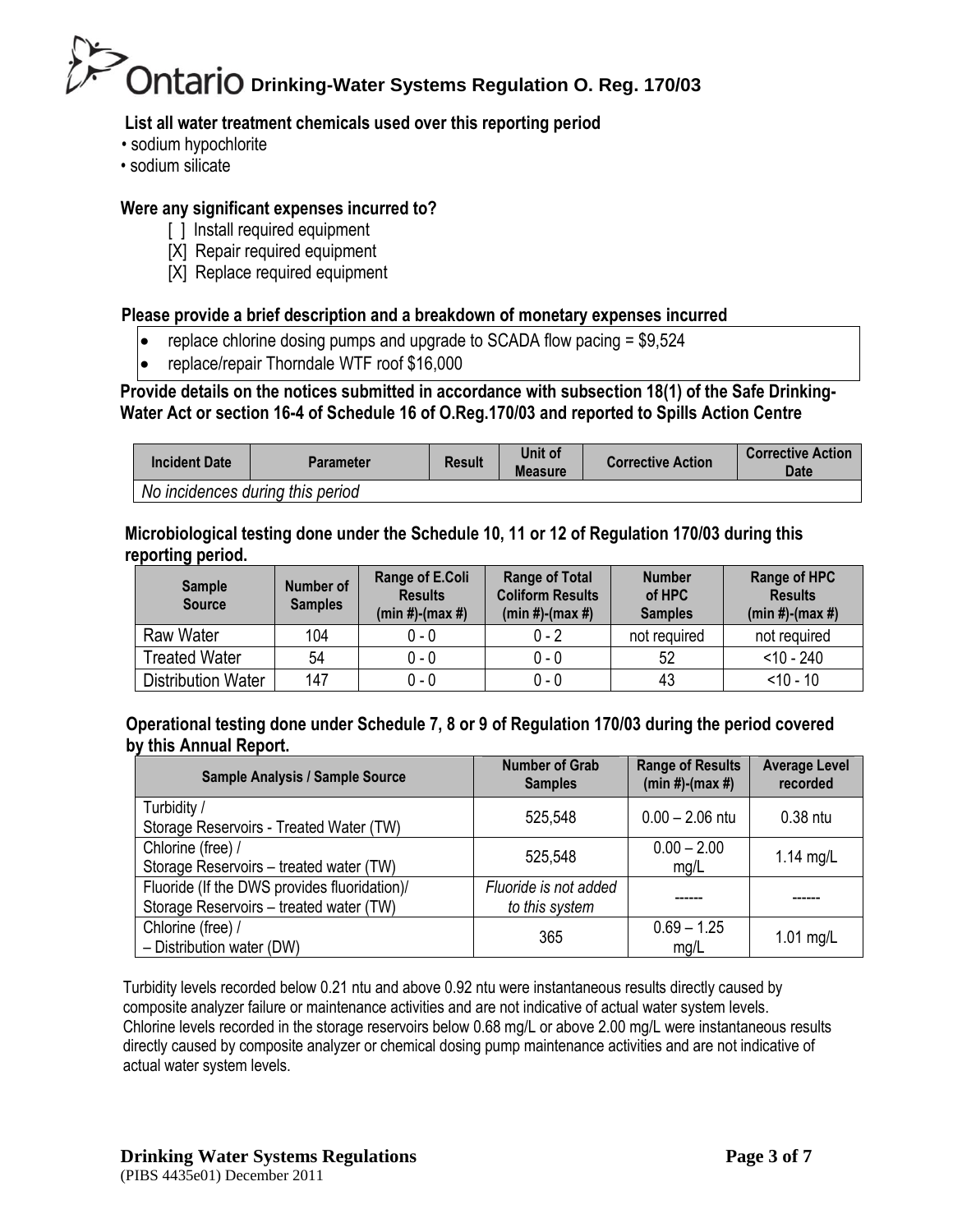#### **Hardness**

This is an aesthetic parameter that may affect the appearance of the water but is not related to health. Well water commonly has high levels of hardness and other minerals from being in contact with underground rock formations. Many households have water softeners to help reduce white calcium deposits and improve the efficiency of soaps. This information is included here to help set the water softener at the level recommended by the manufacturer. The most recent Hardness (CaCO3) sample (February 19<sup>th</sup>, 2021) returned with a result of 288 mg/L (equivalent to 16.84 grains).

#### **Summary of additional testing and sampling carried out in accordance with the requirement of an approval, order or other legal instrument.**

| Date of legal instrument issued | Parameter | Date<br>Sampled | Result | Unit of Measure |
|---------------------------------|-----------|-----------------|--------|-----------------|
| Not applicable                  |           |                 |        |                 |

#### **Summary of INORGANIC parameters tested during this reporting period or the most recent sample results (required sampling frequency = every 36 months)**

| <b>Parameter</b>           | <b>Sample Date</b> | <b>Result Value</b>                                               | <b>Unit of Measure</b> | <b>Exceedance</b> |
|----------------------------|--------------------|-------------------------------------------------------------------|------------------------|-------------------|
| Antimony                   | 14 Feb 2020        | 0.10                                                              | $\mu$ g/L              | no                |
| Arsenic                    | 14 Feb 2020        | 1.5                                                               | $\mu$ g/L              | no                |
| <b>Barium</b>              | 14 Feb 2020        | 110                                                               | $\mu$ g/L              | no                |
| Boron                      | 14 Feb 2020        | 84                                                                | $\mu$ g/L              | no                |
| Cadmium                    | 14 Feb 2020        | 0.007                                                             | $\mu$ g/L              | no                |
| Chromium                   | 14 Feb 2020        | $0.08$ <mdl< td=""><td><math>\mu</math>g/L</td><td>no</td></mdl<> | $\mu$ g/L              | no                |
| *Lead                      | see results below  |                                                                   |                        |                   |
| Mercury                    | 14 Feb 2020        | $0.01$ <mdl< td=""><td><math>\mu</math>g/L</td><td>no</td></mdl<> | $\mu$ g/L              | no                |
| Selenium                   | 14 Feb 2020        | $0.04$ <mdl< td=""><td><math>\mu</math>g/L</td><td>no</td></mdl<> | $\mu$ g/L              | no                |
| Sodium (every 60 months)   | 15 Feb 2017        | 30.1                                                              | mg/L                   | yes               |
| Uranium                    | 14 Feb 2020        | 0.043                                                             | $\mu$ g/L              | no                |
| Fluoride (every 60 months) | 15 Feb 2018        | 1.55                                                              |                        | yes               |
| Re-sample                  | 20 Feb 2018        | 1.55                                                              | mg/L                   | yes               |
|                            | 19 Feb 2021        | $0.003$ <mdl< td=""><td></td><td>no</td></mdl<>                   |                        | no                |
| Nitrite (quarterly)        | 18 May 2021        | $0.003$ <mdl< td=""><td>mg/L</td><td>no</td></mdl<>               | mg/L                   | no                |
|                            | 17 Aug 2021        | $0.003$ <mdl< td=""><td></td><td>no</td></mdl<>                   |                        | no                |
|                            | 16 Nov 2021        | $0.003$ <mdl< td=""><td></td><td>no</td></mdl<>                   |                        | no                |
|                            | 19 Feb 2021        | 0.009                                                             |                        | no                |
| Nitrate (quarterly)        | 18 May 2021        | $0.006$ <mdl< td=""><td>mg/L</td><td>no</td></mdl<>               | mg/L                   | no                |
|                            | 17 Aug 2021        | $0.006$ <mdl< td=""><td></td><td>no</td></mdl<>                   |                        | no                |
|                            | 16 Nov 2021        | $0.006$ <mdl< td=""><td></td><td>no</td></mdl<>                   |                        | no                |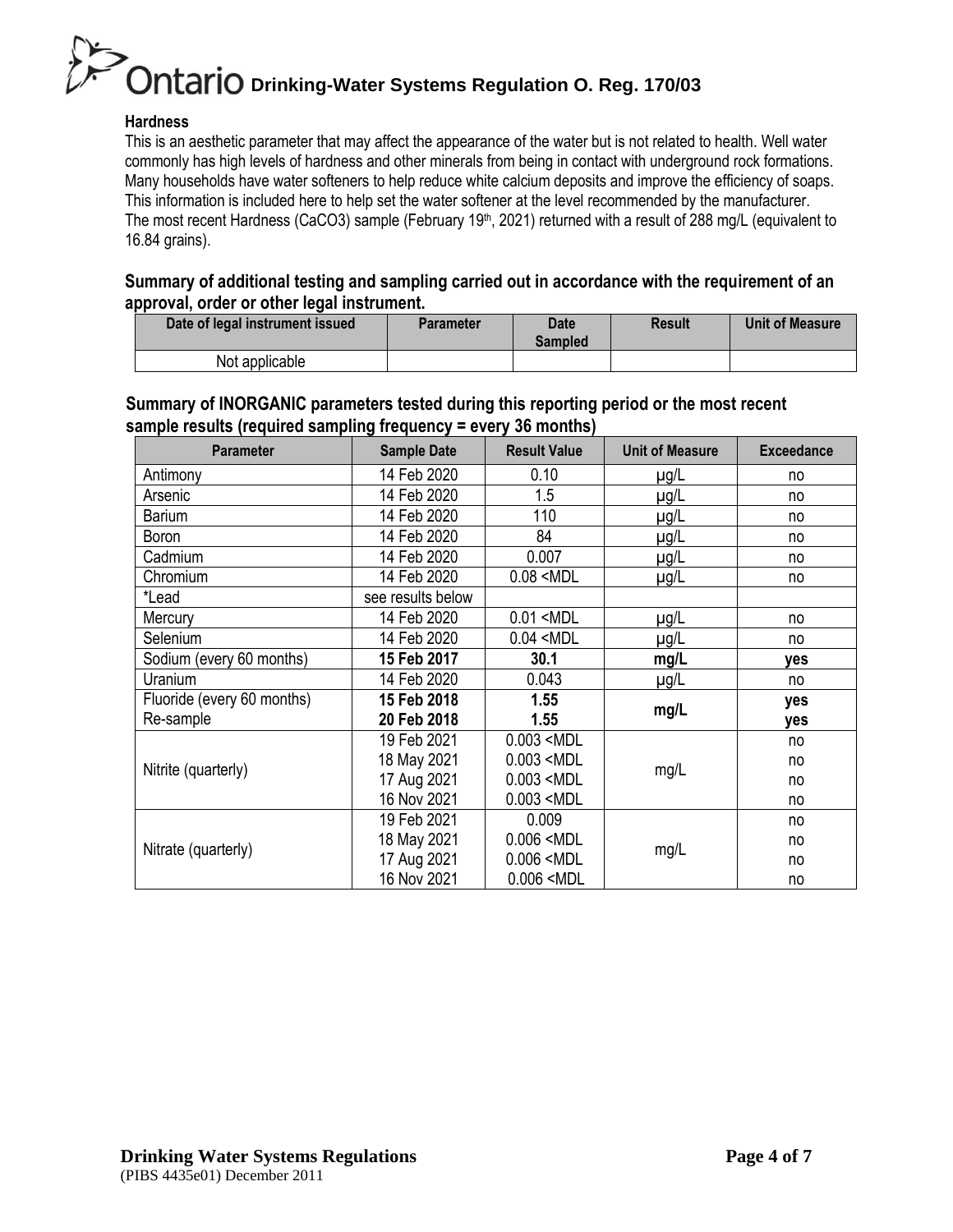#### \* **Summary of LEAD testing under Schedule 15.1 during this reporting period**

| JUIIIIIIEI. IJUIIE TJ/ZUZT – OGLODEL TJ/ZUZTI VVIIILEI. IDEGEIIIDEL<br>$1JIZULI = MJIII IJIZUZZI$ |                    |                        |                     |                   |                            |  |
|---------------------------------------------------------------------------------------------------|--------------------|------------------------|---------------------|-------------------|----------------------------|--|
| <b>Sampling</b>                                                                                   | <b>Residential</b> | <b>Non-Residential</b> | <b>Distribution</b> | <b>Any Change</b> | <b>Distribution System</b> |  |
| <b>Period</b>                                                                                     | <b>Samples</b>     | <b>Samples</b>         | <b>Samples</b>      | $\mathsf{I}$      | <b>Samples</b>             |  |
|                                                                                                   | <b>LEAD</b>        | <b>LEAD</b>            | <b>LEAD</b>         | Water             | <b>ALKALINITY</b>          |  |
|                                                                                                   | range of results   | range of results       | range of results    | <b>Chemistry?</b> | range of results           |  |
|                                                                                                   | $(\mu g/L)$        | $(\mu g/L)$            | $(\mu g/L)$         | (ie. variance     | (mg/L)                     |  |
|                                                                                                   |                    |                        |                     | in Alkalinity     |                            |  |
|                                                                                                   |                    |                        |                     |                   |                            |  |
|                                                                                                   | acceptable level   | acceptable level       | acceptable level    | sample            | acceptable level           |  |
|                                                                                                   | $<$ 10 µg/L        | $<$ 10 µg/L            | $<$ 10 µg/L         | results           | 30-500 mg/L                |  |
| Summer                                                                                            | N/R                | N/R                    | N/R                 | no                | 187 - 199                  |  |
| Winter                                                                                            | N/R                | N/R                    | N/R                 | no                | 186 - 188                  |  |

#### **Summer: (June 15/2021 – October 15/2021) Winter: (December 15/2021 – April 15/2022)**

N/R = not required - water system qualified for MECP Reduced Sampling (O.Reg170/03 schedule 15.1-5)

#### **Summary of ORGANIC parameters sampled during this reporting period or the most recent sample results (required sampling frequency = every 36 months)**

| Parameter                                     | <b>Sample Date</b> | <b>Result Value</b>                                                | <b>Unit of Measure</b> | <b>Exceedance</b> |
|-----------------------------------------------|--------------------|--------------------------------------------------------------------|------------------------|-------------------|
| Alachlor                                      | 14 Feb 2020        | $0.020$ <mdl< td=""><td><math>\mu</math>g/L</td><td>no</td></mdl<> | $\mu$ g/L              | no                |
| Atrazine + N-dealkylated<br>metobolites       | 14 Feb 2020        | $0.010$ <mdl< td=""><td><math>\mu</math>g/L</td><td>no</td></mdl<> | $\mu$ g/L              | no                |
| Azinphos-methyl                               | 14 Feb 2020        | $0.050$ <mdl< td=""><td><math>\mu</math>g/L</td><td>no</td></mdl<> | $\mu$ g/L              | no                |
| Benzene                                       | 14 Feb 2020        | $0.320$ <mdl< td=""><td><math>\mu</math>g/L</td><td>no</td></mdl<> | $\mu$ g/L              | no                |
| Benzo(a)pyrene                                | 14 Feb 2020        | $0.004$ <mdl< td=""><td>µg/L</td><td>no</td></mdl<>                | µg/L                   | no                |
| Bromoxynil                                    | 14 Feb 2020        | $0.330$ <mdl< td=""><td>µg/L</td><td>no</td></mdl<>                | µg/L                   | no                |
| Carbaryl                                      | 14 Feb 2020        | $0.050$ <mdl< td=""><td>µg/L</td><td>no</td></mdl<>                | µg/L                   | no                |
| Carbofuran                                    | 14 Feb 2020        | $0.010$ <mdl< td=""><td><math>\mu</math>g/L</td><td>no</td></mdl<> | $\mu$ g/L              | no                |
| Carbon Tetrachloride                          | 14 Feb 2020        | $0.170$ <mdl< td=""><td>µg/L</td><td>no</td></mdl<>                | µg/L                   | no                |
| Chlorpyrifos                                  | 14 Feb 2020        | $0.020$ <mdl< td=""><td>µg/L</td><td>no</td></mdl<>                | µg/L                   | no                |
| Diazinon                                      | 14 Feb 2020        | $0.020$ <mdl< td=""><td><math>\mu</math>g/L</td><td>no</td></mdl<> | $\mu$ g/L              | no                |
| Dicamba                                       | 14 Feb 2020        | 0.200 < MDL                                                        | µg/L                   | no                |
| 1,2-Dichlorobenzene                           | 14 Feb 2020        | $0.410$ <mdl< td=""><td>µg/L</td><td>no</td></mdl<>                | µg/L                   | no                |
| 1,4-Dichlorobenzene                           | 14 Feb 2020        | $0.360$ <mdl< td=""><td>µg/L</td><td>no</td></mdl<>                | µg/L                   | no                |
| 1,2-Dichloroethane                            | 14 Feb 2020        | $0.350$ <mdl< td=""><td>µg/L</td><td>no</td></mdl<>                | µg/L                   | no                |
| 1,1-Dichloroethylene<br>(vinylidene chloride) | 14 Feb 2020        | $0.330$ <mdl< td=""><td><math>\mu</math>g/L</td><td>no</td></mdl<> | $\mu$ g/L              | no                |
| Dichloromethane                               | 14 Feb 2020        | $0.350$ <mdl< td=""><td>µg/L</td><td>no</td></mdl<>                | µg/L                   | no                |
| 2-4 Dichlorophenol                            | 14 Feb 2020        | $0.150$ <mdl< td=""><td>µg/L</td><td>no</td></mdl<>                | µg/L                   | no                |
| 2,4-Dichlorophenoxy acetic<br>acid (2,4-D)    | 14 Feb 2020        | $0.190$ <mdl< td=""><td><math>\mu</math>g/L</td><td>no</td></mdl<> | $\mu$ g/L              | no                |
| Diclofop-methyl                               | 14 Feb 2020        | $0.400$ <mdl< td=""><td>µg/L</td><td>no</td></mdl<>                | µg/L                   | no                |
| Dimethoate                                    | 14 Feb 2020        | $0.060$ <mdl< td=""><td>µg/L</td><td>no</td></mdl<>                | µg/L                   | no                |
| Diquat                                        | 14 Feb 2020        | 1.000 <mdl< td=""><td>µg/L</td><td>no</td></mdl<>                  | µg/L                   | no                |
| Diuron                                        | 14 Feb 2020        | $0.030$ <mdl< td=""><td>µg/L</td><td>no</td></mdl<>                | µg/L                   | no                |
| Glyphosate                                    | 14 Feb 2020        | 1.000 <mdl< td=""><td>µg/L</td><td>no</td></mdl<>                  | µg/L                   | no                |
| Malathion                                     | 14 Feb 2020        | 0.020 <mdl< td=""><td>µg/L</td><td>no</td></mdl<>                  | µg/L                   | no                |
| Metolachlor                                   | 14 Feb 2020        | $0.010$ <mdl< td=""><td>µg/L</td><td>no</td></mdl<>                | µg/L                   | no                |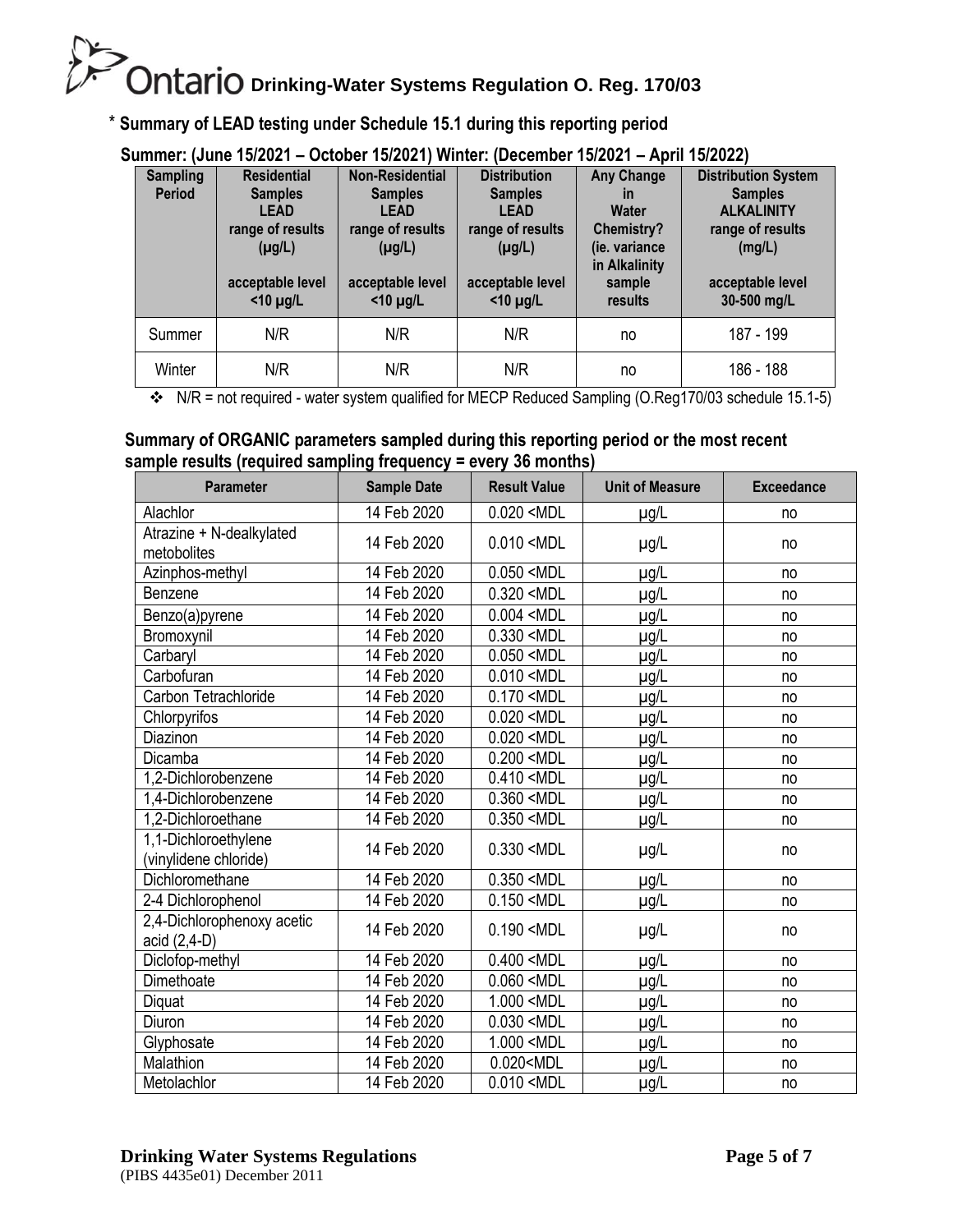| Metribuzin                | 14 Feb 2020                 | $0.020$ <mdl< th=""><th><math>\mu</math>g/L</th><th>no</th></mdl<> | $\mu$ g/L   | no |
|---------------------------|-----------------------------|--------------------------------------------------------------------|-------------|----|
| Monochlorobenzene         | 14 Feb 2020                 | 0.300 < MDL                                                        | $\mu$ g/L   | no |
|                           | 19 Feb 2021                 |                                                                    |             | no |
| <b>HAA</b>                | 18 May 2021                 | 9.7                                                                |             | no |
| (running annual average)  | 17 Aug 2021                 |                                                                    | $\mu$ g/L   | no |
|                           | 16 Nov 2021                 |                                                                    |             | no |
| Paraquat                  | 14 Feb 2020                 | 1.000 <mdl< td=""><td><math>\mu</math>g/L</td><td>no</td></mdl<>   | $\mu$ g/L   | no |
| Pentachlorophenol         | 14 Feb 2020                 | $0.150$ <mdl< td=""><td><math>\mu</math>g/L</td><td>no</td></mdl<> | $\mu$ g/L   | no |
| Phorate                   | 14 Feb 2020                 | $0.010$ <mdl< td=""><td><math>\mu</math>g/L</td><td>no</td></mdl<> | $\mu$ g/L   | no |
| Picloram                  | 14 Feb 2020                 | 1.000 <mdl< td=""><td>µg/L</td><td>no</td></mdl<>                  | µg/L        | no |
| Polychlorinated           | 14 Feb 2020                 | $0.040$ <mdl< td=""><td><math>\mu</math>g/L</td><td>no</td></mdl<> | $\mu$ g/L   | no |
| Biphenyls(PCB)            |                             |                                                                    |             |    |
| Prometryne                | 14 Feb 2020                 | $0.030$ <mdl< td=""><td><u>µg/L</u></td><td>no</td></mdl<>         | <u>µg/L</u> | no |
| Simazine                  | 14 Feb 2020                 | $0.010$ <mdl< td=""><td><math>\mu</math>g/L</td><td>no</td></mdl<> | $\mu$ g/L   | no |
|                           | 19 Feb 2021                 |                                                                    |             |    |
| <b>THM</b>                | 15 May 2021                 | 20.75                                                              | $\mu$ g/L   | no |
| (running annual average)  | 17 Aug 2021                 |                                                                    |             |    |
|                           | 16 Nov 2021                 |                                                                    |             |    |
| <b>Terbufos</b>           | 14 Feb 2020                 | $0.010$ <mdl< td=""><td><math>\mu</math>g/L</td><td>no</td></mdl<> | $\mu$ g/L   | no |
| Tetrachloroethylene       | 14 Feb 2020                 | $0.350$ <mdl< td=""><td><math>\mu</math>g/L</td><td>no</td></mdl<> | $\mu$ g/L   | no |
| 2,3,4,6-Tetrachlorophenol | 14 Feb 2020                 | $0.200$ <mdl< td=""><td><math>\mu</math>g/L</td><td>no</td></mdl<> | $\mu$ g/L   | no |
| <b>Triallate</b>          | 14 Feb 2020                 | $0.010$ <mdl< td=""><td>µg/L</td><td>no</td></mdl<>                | µg/L        | no |
| Trichloroethylene         | 14 Feb 2020                 | $0.440$ <mdl< td=""><td><math>\mu</math>g/L</td><td>no</td></mdl<> | $\mu$ g/L   | no |
| 2,4,6-Trichlorophenol     | 14 Feb 2020                 | $0.250$ <mdl< td=""><td><math>\mu</math>g/L</td><td>no</td></mdl<> | $\mu$ g/L   | no |
| Trifluralin               | 14 Feb 2020                 | $0.020$ <mdl< td=""><td><math>\mu</math>g/L</td><td>no</td></mdl<> | $\mu$ g/L   | no |
| Vinyl Chloride            | 14 Feb 2020<br>$\mathbf{r}$ | $0.170$ <mdl< td=""><td><math>\mu</math>g/L</td><td>no</td></mdl<> | $\mu$ g/L   | no |

 $\div$  MDL = the method detection limit - the minimum concentration of a substance that can be measured and reported with 99% confidence that the concentration is greater than zero.

#### **List any Inorganic or Organic parameter(s) that exceeded half the standard prescribed in Schedule 2 of Ontario Drinking Water Quality Standards.**

| <b>Parameter</b>       | <b>Sample Date</b> | <b>Result</b><br>Value | <b>Unit of Measure</b> | <b>ODWS MAC</b><br>maximum<br>allowable<br>concentration |
|------------------------|--------------------|------------------------|------------------------|----------------------------------------------------------|
| Sodium (Na)            | 15 Feb 2017        | 30.1                   | mg/L                   | $20$ mg/L                                                |
| Fluoride (F-)          | 15 Feb 2018        | 1.55                   | mg/L                   | $1.50$ mg/L                                              |
| Fluoride (F-) resample | 20 Feb 2018        | .55                    | mg/L                   | 1.50 mg/L                                                |

#### **Sodium**

Sodium levels in drinking water are tested once every five years. The aesthetic objective is 200 mg/L meaning at levels less than this, sodium will not impair the taste of the water. When sodium levels are above 20 mg/L the MECP and MOH are notified. Middlesex London Health Unit (MLHU) provide a "Fact Sheet" on sodium in drinking water which is included annually in January water bills and is available at

<https://www.thamescentre.on.ca/sites/default/files/2019-05/MLHUSodiumThorndale.pdf> in order to help people on sodium restricted diets control their sodium intake. The most recent sodium sample (February 15 th, 2017) returned with a resulting concentration of 30.1 mg/L.